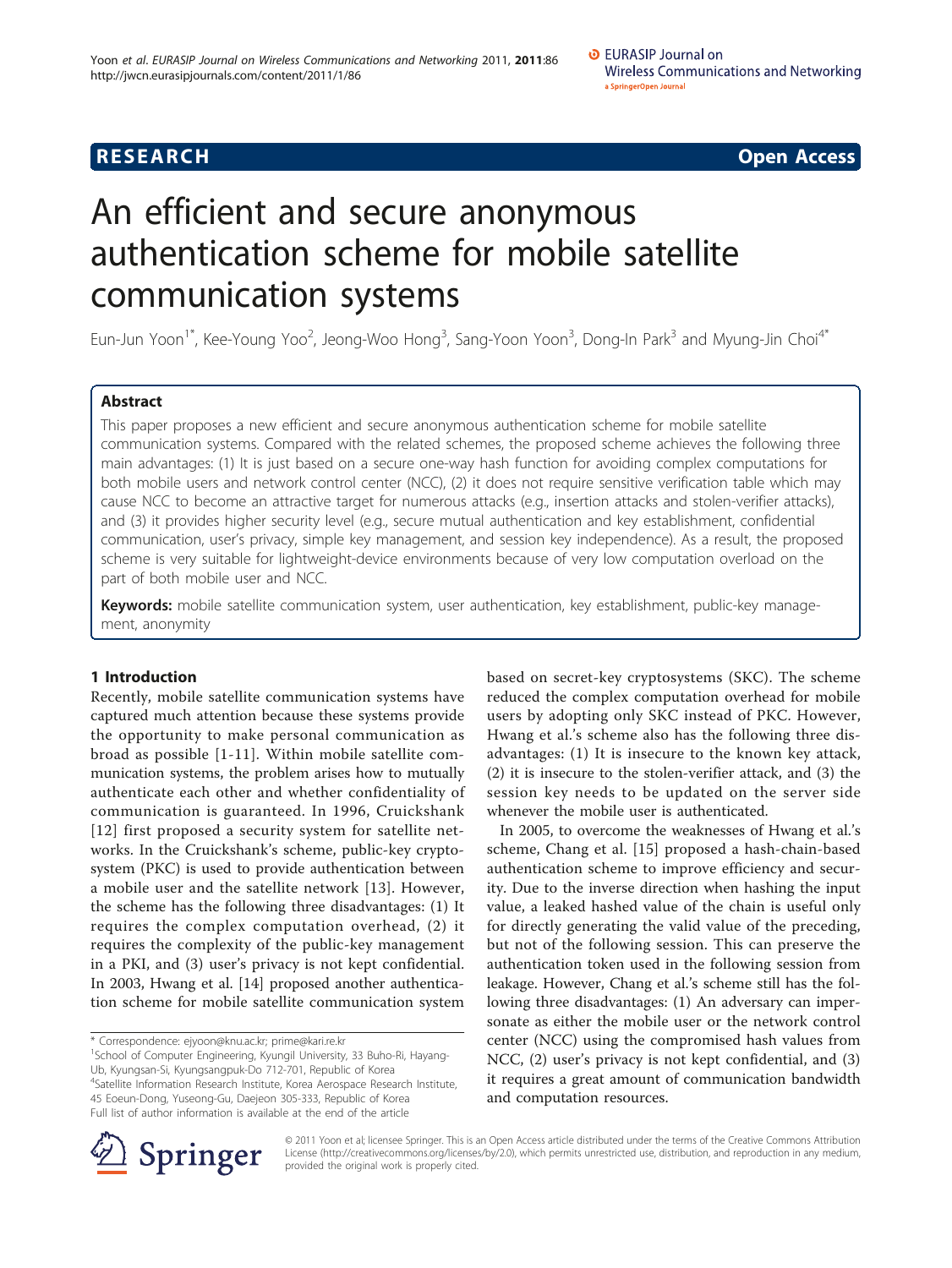Quite recently, Chen et al. [\[16](#page-9-0)] proposed a self-verification authentication scheme for mobile satellite communication systems. Chen et al.'s scheme is based on PKC and SKC and achieves the following three advantages: (1) It does not require the public-key infrastructure (PKI), (2) it reduces the complex computation for mobile users, and (3) it does not require sensitive verification table. Nevertheless, we found that Chen et al.'s scheme still requires high computations for both mobile users and NCC. For instance, it requires one pair of secret-key encryption/decryption computations during the authentication phase. In addition, for repelling an insertion attack in which an intruder inserts a verification item into the verification table, NCC always must verify if  $g^s = y^{h(U_{ID})} \cdot r^{r-1} \mod p$  holds during the authentication phase. We can see that the verification equation requires three exponential computations. Chen et al. claimed that these operations could be performed either off-line or by another authentication server in order to reduce complex computations. However, these solutions may cause increased communication delay.

Based on Chen at al.'s scheme, this paper proposes a new efficient and secure anonymous authentication scheme for mobile satellite communication systems. Compared with the above-related schemes, the proposed scheme achieves the following three main advantages: (1) It is just based on a secure one-way hash function for avoiding complex computations for both mobile users and NCC, (2) it does not require sensitive verification table which may cause NCC to become an attractive target for numerous attacks (e.g., insertion attacks and stolen-verifier attacks), and (3) it provides higher security level (e.g., secure mutual authentication and key establishment, confidential communication, user's privacy, simple key management, and session key independence) [\[16](#page-9-0),[17](#page-9-0)]. As a result, the proposed scheme is very suitable for lightweight-device environments because of very low computation overload on the part of both the mobile user and NCC.

The paper is organized as follows. Section 2 describes background concepts of mobile satellite communication systems and the required essential properties to efficiently establish a secure mobile satellite communication link. Section 3 presents the proposed authentication scheme. Discussion and security analysis are described in Section 4. Finally, conclusions will be given in Section 5.

#### 2 Preliminaries

This section introduces the basic concepts of mobile satellite communication systems and the required security properties to efficiently establish a secure mobile satellite communication link [[1,12](#page-9-0)-[16\]](#page-9-0).

#### 2.1 Mobile satellite communication systems

The traditional satellite communication system employed a geostationary satellite, located in geosynchronous equatorial orbit (GEO), circling the planet in full 24 h. However, the quite far distance, exactly 22,300 miles, between the geostationary satellite and the earth resulted in a signal delay problem. Over the past 10 years, considerable attention has been paid to low-earthorbit (LEO) satellite communication systems for establishing personal communication systems due to their large broadcasting range and communication area, small attenuation of the signals, and a shorter transmission delay [[1\]](#page-9-0).

The LEO satellite communication system, as illustrated in Figure [1,](#page-2-0) consists of the mobile users, the LEO satellites, the gateways, and a network control center (NCC) [[2\]](#page-9-0). The responsibility of the LEO satellite is to forward communications among mobile users, other LEO satellites and the gateways in the system. A gateway with a wired channel to NCC (the solid line in Figure [1\)](#page-2-0) presides over communications between NCC and LEO satellites. In general, many different telecommunication systems are connected together via the satellite communication model to provide diversified communication services, thus forming the so-called mobile satellite communication system (MSCS for short). For example, if a mobile user wants to communicate with a terrestrial mobile user such as a GSM user, the mobile user must contact and perform mutual authentication with NCC which will subsequently contact the GSM network. A communication link is then established between the mobile user and the other GSM user [\[16\]](#page-9-0).

#### 2.2 Required essential properties

As Figure [1](#page-2-0) shows, communications among mobile users, LEOs, and gateways are open on the air (thunderbolt line), while NCC is assumed to communicate with the gateway via a secure channel (solid line). Based on this assumption, the following several essential properties [[16,18-22\]](#page-9-0) must be considered to efficiently establish a secure mobile satellite communication link and prevent various cryptographical attacks. We can find out that many researchers [[16,18](#page-9-0)-[22\]](#page-9-0) claimed the following properties are absolutely required for efficient and secure mobile satellite communication environments.

(1) Mutual authentication: Mutual authentication between mobile users and NCC is an essential requirement, while many authentication schemes in the literature only provide unilateral authentication, i.e., GSM. Without proper authentication for NCC, the mobile user might be fooled during the user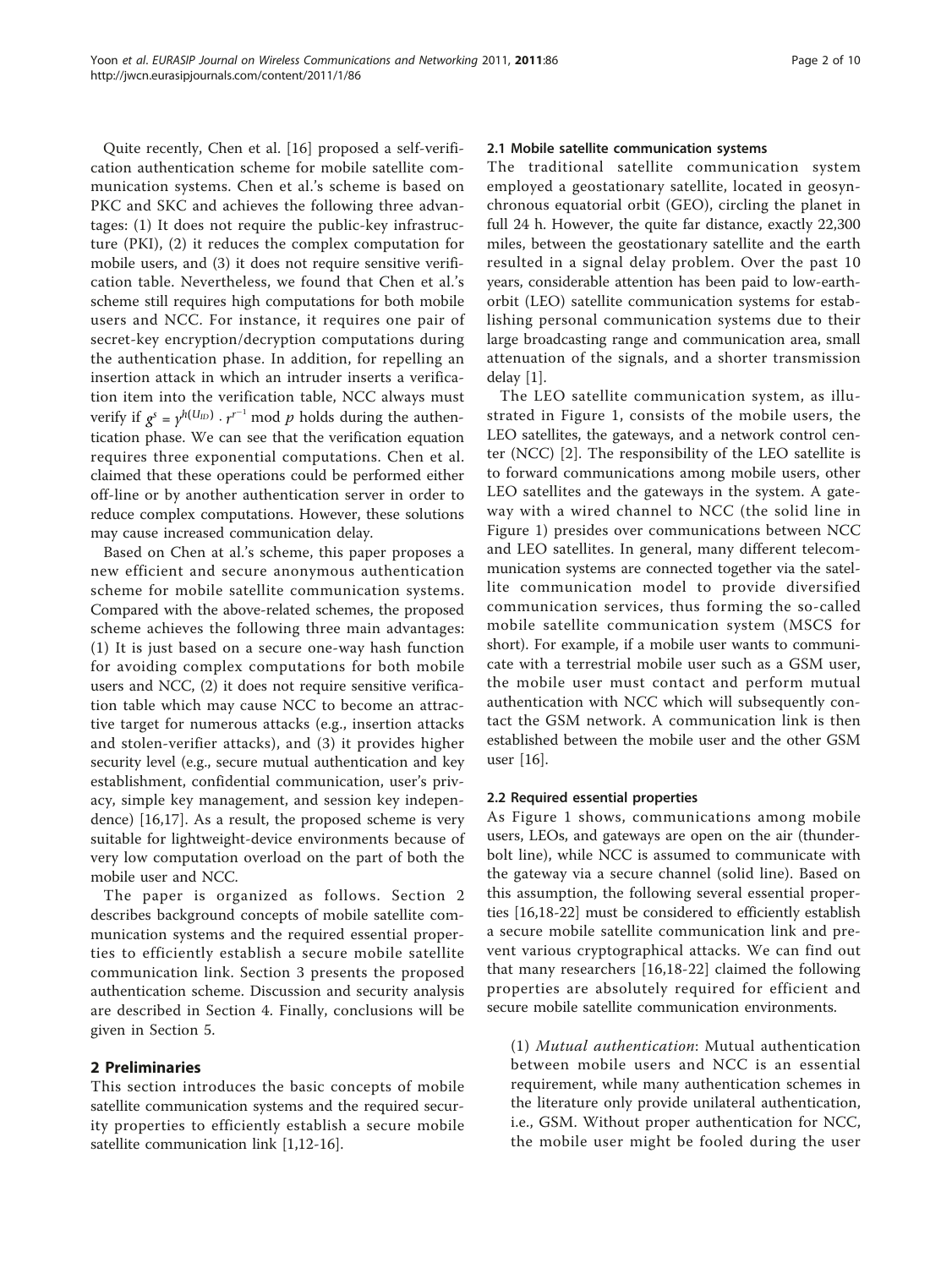<span id="page-2-0"></span>Yoon et al. EURASIP Journal on Wireless Communications and Networking 2011, 2011:86 http://jwcn.eurasipjournals.com/content/2011/1/86



authentication phase to send his/her sensitive information to an unidentified target or be fooled into establishing a connection to retrieve services which are not recognized by legitimate NCC.

(2) Confidential communication: Communication over wireless paths is susceptible to eavesdropping. Security protocols guarantee the confidentiality of communications between mobile users and NCC by encrypting them using the shared session key.

(3) User's privacy: There are two major privacy issues of concern for mobile networks: user's identity and location. Since sometimes the user's real identity is sensitive to adversaries [\[6](#page-9-0)] or the linkable identity of a user is useful in mining his/her behavior, the user's identity and associated information must be

kept secret from outsiders as well as the mobile user's current location.

(4) Low computation and update cost: A security protocol should result in low computation cost. Due to limited resources, on one hand, complex computations will fail in the hand-held device of a mobile user and, on the other hand, frequent computations and updates might cause NCC to become a bottleneck. This property is not only of concern for lightweight hand-held devices in PCS and MSCS, but also for NCC.

(5) Simple key management: As protecting the secret key from being compromised is a very critical issue in any environment concerning security, key management should be simple as well as safeguard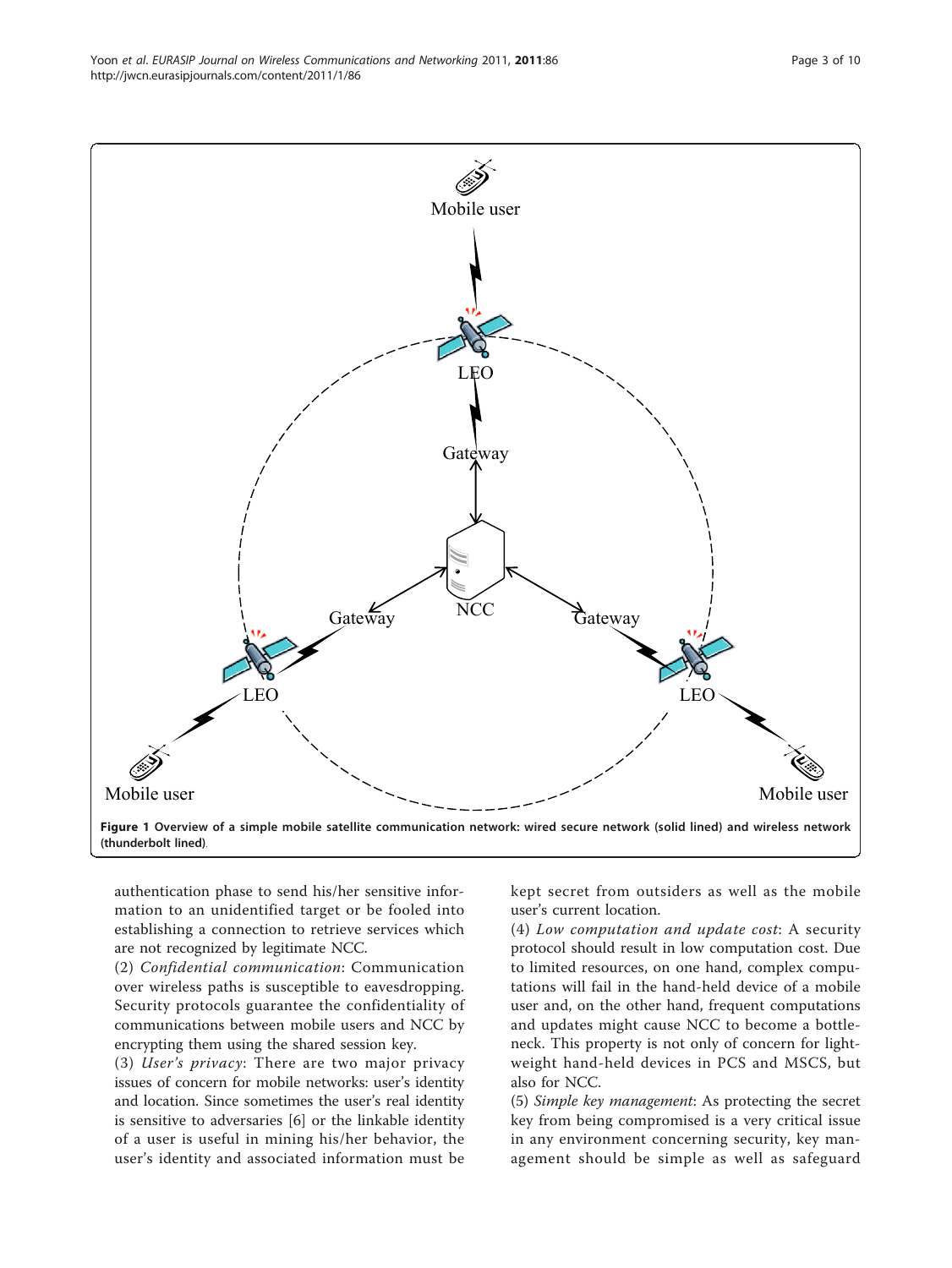against possible risks. In order to ease the problem of key management, first, the security-sensitive table (generally for storing the secret keys shared with legal users) should be removed from the server side and, secondly, the heavy burden of maintaining a public-key infrastructure should be avoided in practical applications such as GSM and UMTS.

(6) Minimum trust: It is well-accepted that NCC is trustworthy, since legal mobile users register their private information to obtain services at NCC, but the trust level of the other third parties involved should be as little as possible.

(7) Session independence: It is always possible that a session key can be compromised for some reasons. An adversary may derive the secret key from the last session as well as the next session (so-called known key attacks) if these keys have correlation with the compromised session key. To avoid that the revealed key may influence the security, the session key must be derived from a one-time-use parameter. This measure can prevent impersonation or replay attacks.

#### 3 The proposed authentication scheme

This section presents the proposed anonymous authentication scheme for a mobile satellite communication system, which enables NCC and users to simultaneously negotiate the shared session key.

Initially, a cryptosystem based on secure one-way hash function, such as SHA-2 or SHA-256 [[23,24](#page-9-0)], is established. Following the registration of a mobile user at NCC, the NCC generates an authentication token for this mobile user with its long-term private key and deduces the user's master key. This master key can only be computed from the NCC's long-term private key by NCC.

Before communicating with NCC, the mobile user computes a message authentication code (MAC) and sends it to NCC. Upon receiving the MAC code, NCC recovers the user master key to verify the received MAC. If it holds, NCC deduces the session key shared with the user from the user master key and the corresponding temporary identity. Then NCC generates a new temporary identity used in the next authentication phase by the user. The new temporary identity of the user is encrypted with the old one using the deduced session key. This encrypted message is sent to the user with its MAC as a response. Once the user has checked the validity of received MAC, the scheme ends. Clearly, the proposed scheme does not involve a PKC, a SKC, a PKI and certificate stored in the mobile user's computer. The proposed scheme consists of two phases: registration and authentication. Notations used in this paper are defined as follows:

 $\bullet$  U, NCC: two communicating parties, a user and the network control center;

•  $U_{ID}$ ,  $T_{ID}$ , and  $LEO_{ID}$ : the identity of a mobile user, the temporary identity of a mobile user, and the identity of a LEO satellite, respectively;

•  $x$ : a long-term private key of NCC;

•  $X \rightarrow Y : M$ : a party X delivers a message M to another party Y ;

•  $h(\cdot)$ : a secure one-way hash function, such as SHA-2 or SHA-256 [[23,24](#page-9-0)];

•  $MAC_{k}(\cdot)$ : a message authentication code (MAC) involving a key  $k$ ;

• ⊕: a bit-wise exclusive-or operation;

#### 3.1 Registration phase

Figure [2](#page-4-0) illustrates the proposed registration phase. Assume that NCC owns its long-term private key  $x$ . During the registration phase, a mobile user  $U$  requests to be a legal user from the system and NCC does the following operations:

R1.  $U \rightarrow NCC$ :  $U_{ID}$  A mobile user U selects its identity  $U_{ID}$  freely and then submits it to NCC via a secure channel.

R2.  $NCC \rightarrow U$ : Smart card( $T_{ID}$ , key)

For each mobile user  $U$  with an identity  $U_{ID}$  in the system, NCC decides an initialized temporary identity  $T_{ID}$ , which is refreshed for the next authentication after each successful authentication. Afterward, NCC generates the user master key key =  $h(U_{ID}, x)$ . NCC stores  ${T<sub>ID</sub>}$ , key} onto the user's smart card and then releases it to the mobile user  $U$  via a secure channel. Finally, NCC computes  $V = U_{ID} \oplus h$  $(T_{ID}, x)$  and then stores  $\{V, T_{ID}\}$  in the verification table. This operation is used to repel against an insertion attack in which an intruder inserts a verification item into the verification table.

#### 3.2 Authentication phase

Figure [3](#page-4-0) illustrates the proposed authentication phase. During the authentication phase, a mobile user  $U$  must be authenticated before communicating with another mobile user or accessing the resources in the system. In addition, he/she has to ascertain the identity of the network with whom he/she communicates. In the proposed authentication phase, we assume that LEO and NCC already established secure communication channel based on ordinal cryptographic techniques such as SSL protocol and TLS protocol [[25](#page-9-0)]. The authentication phase goes as follows:

A1.  $U \rightarrow LEO: T_{ID}$ , mac<sub>U</sub> If U wants to negotiate a session key sk with LEO, he/she does the following operations with mobile device: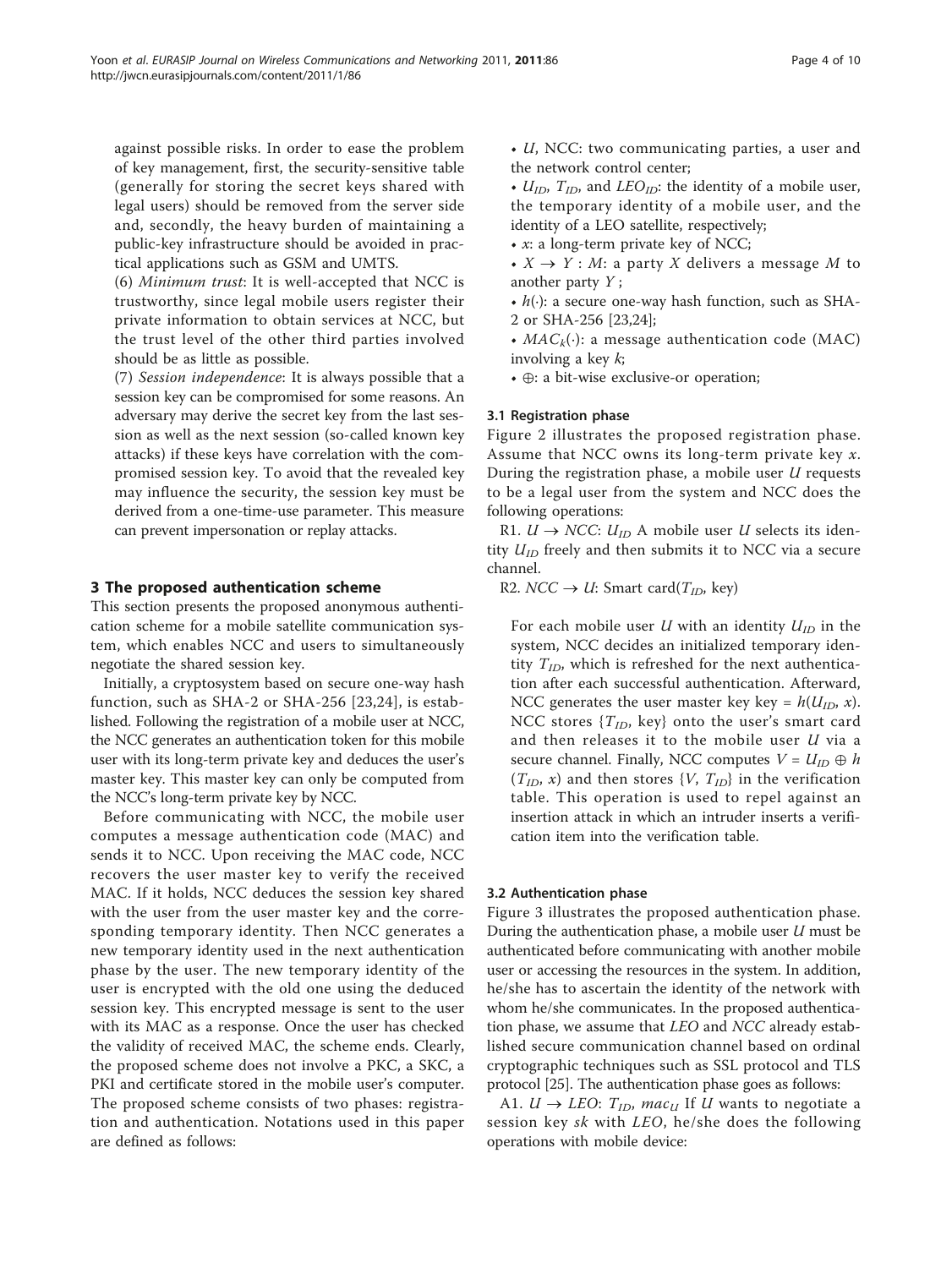<span id="page-4-0"></span>

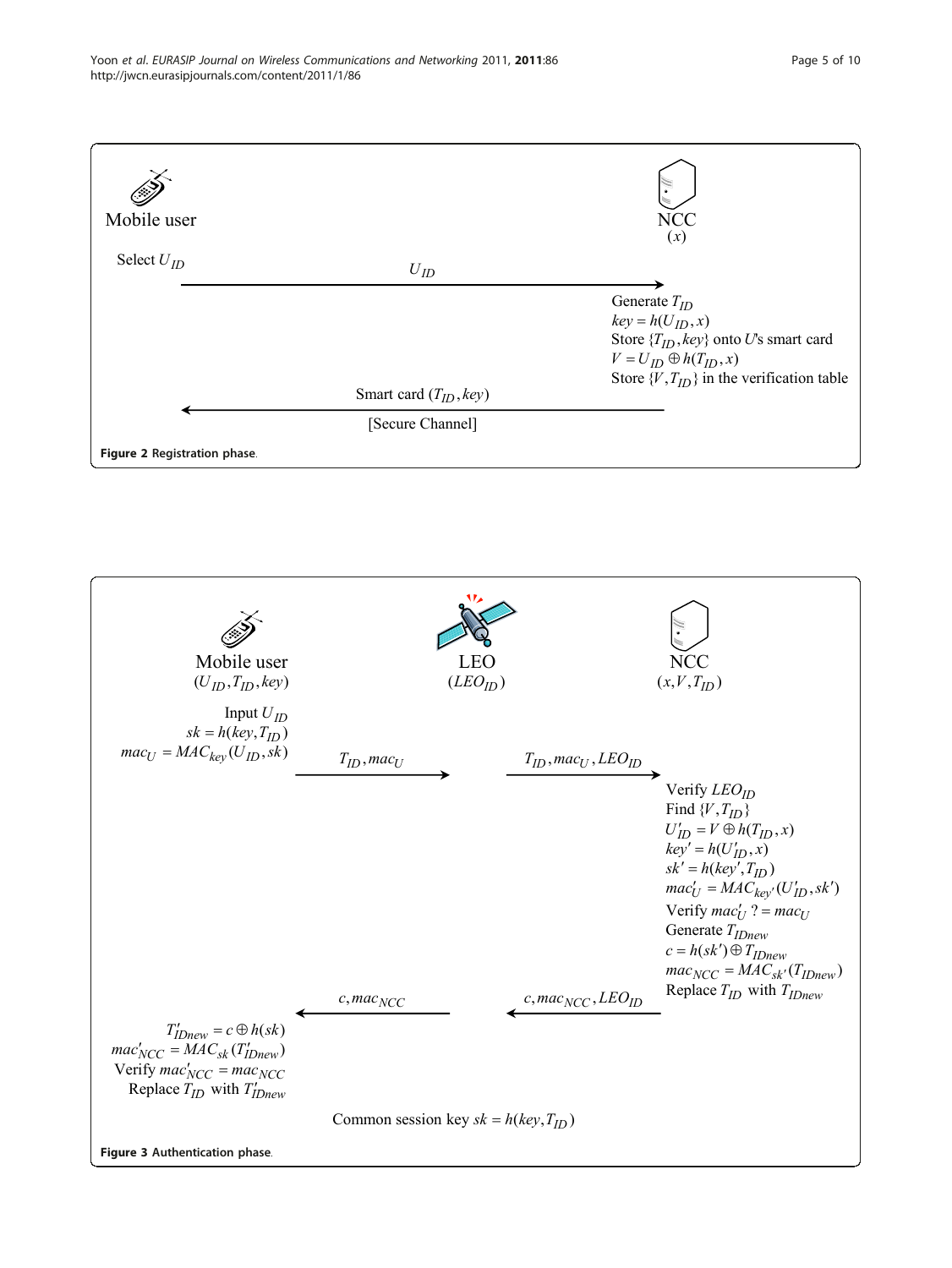(a) Open the login application software using itself smart card into his/her mobile device and then input his/her identity  $U_{ID}$ .

(b) Compute the session key  $sk = h(\text{key}, T_{ID})$ , where  $T_{ID}$  is refreshed after one successful login.

(c) Compute a message authentication code  $mac_U =$  $MAC_{key}(U_{ID}, sk)$  and send it with  $T_{ID}$  to the LEO.

A2. LEO  $\rightarrow$  NCC:  $T_{ID}$ , mac<sub>U</sub>, LEO<sub>ID</sub> Upon receiving the authentication message from  $U$ , the  $LEO$  forwards it to the NCC by appending its identity  $LEO<sub>ID</sub>$ .

A3. NCC  $\rightarrow$  LEO: c, mac<sub>NCC</sub>, LEO<sub>ID</sub> Upon receiving the message from LEO, the NCC checks the legitimacy of the LEO and does the following operations:

(a) Find the corresponding information  $\{V, T_{ID}\}$ associated with  $T_{ID}$  by looking up the verification table, where  $V = U_{ID} \oplus h(T_{ID}, x)$ .

(b) Compute  $h(T_{ID}, x)$  using its long-term secret key x and the received  $T_{ID}$ 

(c) Extract *U*'s identity  $U'_{ID}$  by computing  $V \oplus h(T_{ID},$  $x)$  as follows:

$$
\oplus h(T_{ID},x) = U_{ID} \oplus h(T_{ID},x) \oplus h(T_{ID},x) = U'_{ID}V
$$

(d) Compute the possible user master key  $\text{key}' = h(U'_{ID}, x)$  using the extracted  $U'_{ID}$  and the possible session key  $s k' = h(\text{key}, T_{ID})$ .

(e) Compute  $mac'_U = MAC_{key'}(U'_{ID}, sk')$  and check if  $mac'_U$  to the received  $mac_U$ . If this holds, the mobile user  $U$  is authenticated and the session key is confirmed; otherwise, this authentication request is rejected.

(f) Generate a new temporary identity  $TID_{new}$  and update the old  $T_{ID}$  with  $T_{ID_{new}}$  in the verification table for next time to authentication.

(g) Computes  $c = h(sk') \oplus T_{ID_{new}}$  and a message authentication code *mac<sub>NCC</sub>* =  $MAC_{sk'}(T_{ID_{new}})$ . Then return { $c$ , mac<sub>NCC</sub>, LEO<sub>ID</sub>} to the LEO.

A4. LEO  $\rightarrow U$ : c, mac<sub>NCC</sub> The LEO just forwards c and  $mac_{NCC}$  to U.

A5. Once *U* receives *c* and  $mac_{NCC}$ , he/she extracts the new temporary identity  $T'_{I D_{\mathrm{new}}}$  using  $c$  and  $sk$  by computing  $c \oplus sk$  as follows:

$$
c \oplus sk = h(sk') \oplus T_{ID_{new}} \oplus sk = T'_{ID_{new}}
$$

U then computes  $mac'_{NCC} = MAC_{sk}(T'_{ID_{new}})$  and checks if  $mac'_{NCC}$  is equal to the received  $mac_{NCC}$ . If this holds, the mobile user ascertains the identity of NCC and replaces  $T_{ID}$  with  $T'_{ID_{new}}$  for the next authentication. At the same time, the session key sk is mutually confirmed.

U and NCC uses the one-time session key  $sk = h$ (key,  $T_{ID}$ ) to protect (e.g., encrypt) further information exchanged in the session.

#### 4 Discussion and security analysis

This section discusses whether the above-required essential properties in a mobile satellite communication network can all be satisfied in the proposed authentication scheme. In addition, we analyze the security of the proposed scheme against diverse attacks.

#### 4.1 Discussion of the required essential properties

(1) Mutual authentication: Mutual authentication between  $U$  and NCC is achieved, because both are able to deduce U's master key key =  $h(U_{ID}, x)$  and the identical session key  $sk = h(\text{key}, T_{ID})$ . In step A1 of the proposed scheme, U sends a MAC message  $mac_U = MAC_{\text{kev}}(U_{ID}, sk)$  as a authentication request to NCC, and then, NCC authenticates  $U$  by verifying if  $U$  knows/possesses master secret key key. If  $U$  is legal, it can generate sk to encrypt the new temporary identity  $T_{ID<sub>new</sub>}$  and another MAC message  $mac_{NCC} = MAC_{sk'}(T_{ID<sub>new</sub>})$  as a response to U. Accordingly,  $U$  can authenticate NCC by verifying the MAC  $mac_{NCC}$ . Therefore, the proposed scheme provides secure mutual authentication.

(2) Confidential communication: In the proposed scheme, communication between  $U$  and NCC is kept confidential by encrypting the messages (e.g., NCC's response message  $c = h(s k') \oplus T_{ID_{\text{new}}}$  with the shared session key  $sk = h$ (key,  $T_{ID}$ ). Furthermore, the shared session key  $sk$  is simultaneously confirmed by both participants before performing their subsequent communication. Therefore, the proposed scheme provides confidential communication.

(3) User's privacy: In the proposed scheme,  $U$ 's identity  $U_{ID}$  is never transmitted over the public network for authentication purposes. In addition, a different temporary identity  $T_{ID}$  is used in each session to keep the privacy of  $U$ . Since  $T_{ID}$  is unlinkable, LEO and gateway does not have any idea who is communicating with NCC. Therefore, the proposed scheme provides user's privacy.

(4) Low computation and update cost: Since there is no exponential computation and symmetric computation required on both sides during the authentication phase in the proposed scheme, but only a few hashing operations, the proposed scheme is efficient and easy to implement on mobile devices. Therefore,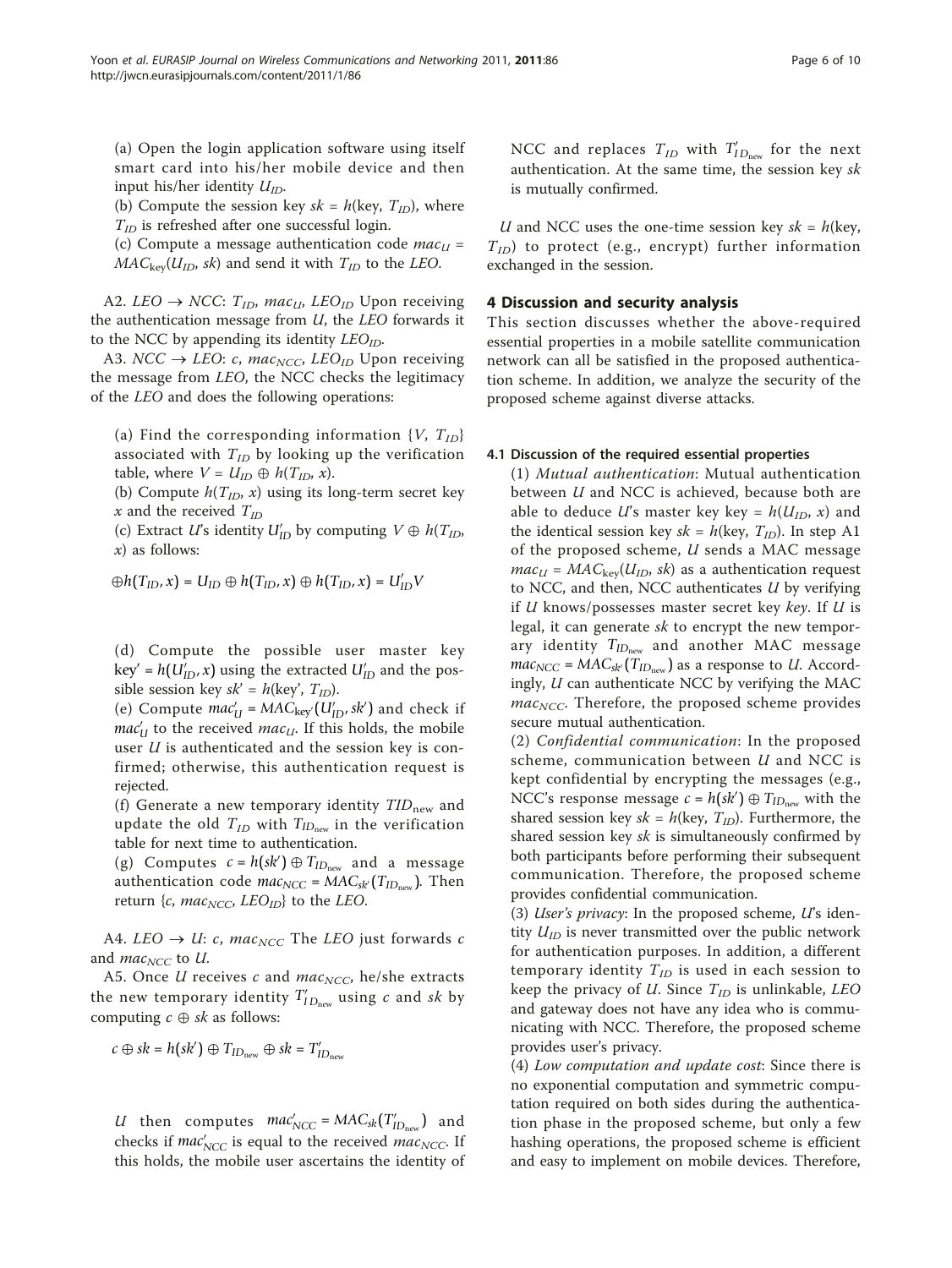the proposed scheme provides low computation and update cost.

(5) Simple key management: In the proposed scheme, the key management is very simple since only the long-term private key  $x$  of NCC is maintained in the system. As the key is used only by NCC itself, there is no PKI required. Furthermore, no sensitive information is stored in NCC. This implies that even from a compromised NCC, no secret keys can be obtained. Therefore, the proposed scheme provides simple key management.

(6) Minimum trust: In the proposed scheme, no other trust parties are required except NCC. It is reasonable to assume that NCC is trustworthy since U must register at NCC with their private information to obtain services. Therefore, the proposed scheme provides minimum trust.

(7) Session independence: The fresh session key sk is not deduced from the last session key, and there is no relationship among the session keys. Once the past session key is compromised for some reasons, an adversary trying to mount a known key attack can derive the newer session keys only in case that he/she knows the master key key =  $h(U_{ID}, x)$ . Therefore, the proposed scheme provides session independence.

The required essential properties of the proposed scheme is compared with the schemes in [\[12,14,15\]](#page-9-0), and [[16](#page-9-0)] in Table 1. It can be seen that only the proposed scheme can fulfill the seven criteria for designing an authentication scheme for mobile satellite communication systems.

#### 4.2 Security analysis

(1) Insertion attacks: Assume that an attacker is able to intrude NCC and then inserts a fake ( $V = U_{ID} \oplus$  $h(T<sub>ID</sub>, x)$ ,  $T<sub>ID</sub>$ ) into the verification table. If he/she wants to impersonate a legal user  $U$ , he/she must be able to deduce the same master key key =  $h(U_{ID}, x)$ 

which would be deduced by NCC from the fake  $(V,$  $T_{ID}$ ). However, he/she has no idea about the longterm private key x to solve  $U_{ID}$  from  $V = U_{ID} \oplus h$  $(T_{ID}, x)$  like NCC does. He/she fails to impersonate a legal user without knowing  $U$ 's identity  $U_{ID}$ . Therefore, the proposed scheme is secure to insertion attacks.

(2) Stolen-verifier attacks: In the proposed scheme, the verification table does not contain any sensitive information. If an attacker steals the verification table, he/she has no efficient way to solve  $U$ 's identity  $U_{ID}$  or the long-term private key x from  $V = U_{ID}$  $\oplus$  h(T<sub>ID</sub>, x) and T<sub>ID</sub> without knowing x or U<sub>ID</sub>. Therefore, the proposed scheme is secure to stolenverifier attacks.

(3) Secret key guessing attacks: The only secret on the user side is the user master key key =  $h(U_{ID}, x)$ . The key is a strong secret key with long enough bits and protected in a tamper-resistant mechanism such as a smart card. There is no efficient way to obtain it, but brute-force guessing. Therefore, the proposed scheme is secure to secret key guessing attacks.

(4) Replay attacks: NCC generates a new temporary identity *T<sub>IDnew</sub>* after a successful authentication. Since the temporary identity  $T_{ID}$  is used only once, the derived session key  $sk = h(\text{key}, T_{ID})$  is changed in each session. Therefore, the authentication message  $mac_U = MAC_{key}(U_{ID})$  and NCC's response messages  $(c, mac<sub>NCC</sub> = MAC<sub>sk</sub>(T<sub>IDnew</sub>))$  are renewed each time. Therefore, the proposed scheme is secure to replay attacks.

(5) Impersonation attacks: An attacker may impersonate a legal user by forging an authentication request  ${T_{ID}$ , mac<sub>U</sub> = MAC<sub>key</sub>(U<sub>ID</sub>, sk)}. As NCC should check the validity of the MAC message by computing the user master key key =  $h(U_{ID}, x)$  and the session key  $sk = h(\text{key}, T_D)$  to generate the same MAC, the attacker must know how to compute key and sk; otherwise, he/she cannot pass the authentication. However, he/she has no feasible way to know these

|  |  |  |  |  | Table 1 Comparisons of essential properties for mobile satellite communication systems |  |
|--|--|--|--|--|----------------------------------------------------------------------------------------|--|
|  |  |  |  |  |                                                                                        |  |

| Cruickshank | Hwang et al. | Chang et al.    | Chen et al. | Proposed |
|-------------|--------------|-----------------|-------------|----------|
| Yes         | Yes          | Yes             | Yes         | Yes      |
| Yes         | <b>NA</b>    | <b>NA</b>       | Yes         | Yes      |
| No          | Yes          | $No^b$          | Yes         | Yes      |
| No          | No           | No <sup>c</sup> | No          | Yes      |
| No          | Nο           | Yes             | Yes         | Yes      |
| $No^a$      | Yes          | Yes             | Yes         | Yes      |
| Yes         | No.          | Yes             | Yes         | Yes      |
|             |              |                 |             |          |

NA: not addressed

 $a$  CAs are required

*b* Partial privacy

 $c$  Depending on the access times that the NCC provides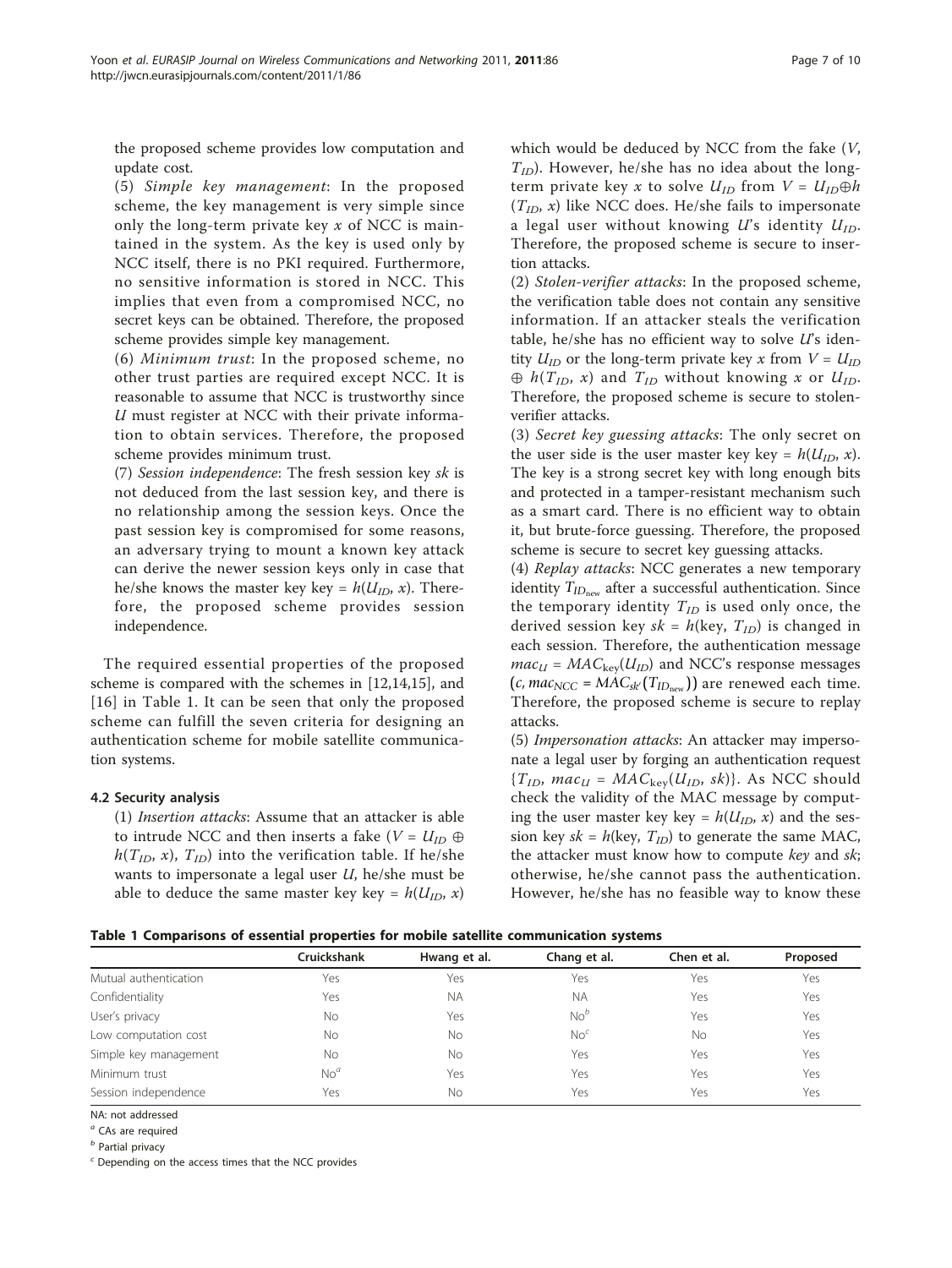two keys. Therefore, the proposed scheme is secure to impersonation attacks.

#### 4.3 Performance analysis

This subsection provides the performance analysis in terms of communication costs. Since there is no exponential computation required on both sides during the authentication phase in the proposed scheme, but only a few hashing operations, the proposed scheme is efficient and easy to implement on mobile devices. A comparison of the computation complexity among related works is shown in Table 2. On the side of the mobile user U, there are one hash function operations and two MAC operations. On the other hand, there are four hash function operations and two MAC operations employed on the side of NCC. Clearly, the proposed scheme is more computationally efficient compared to Cruickshank's scheme [[12](#page-9-0)] involving four asymmetric cryptographic operations, Hwang et al.'s scheme [[14\]](#page-9-0) involving four symmetric cryptographic operations, Chang et al.'s scheme [\[15](#page-9-0)] involving  $(N-(j-1))$ +3 times of hash function operations in the jth authentication, where the system parameter N is the number of times of contact with NCC, and NCC has 3 hash function operations, and Chen et al.'s scheme [[16\]](#page-9-0) involving two symmetric cryptographic operations. In Chen et al.'s scheme, for repelling an insertion attack in which an intruder inserts a verification item into the verification table, NCC always must verify if  $g^s = \gamma^{h(U_{ID})} \cdot r^{r^{-1}}$  mod p holds during the authentication phase. We can see that the equation requires three exponential computations. Chen et al. claimed that these operations could be performed either off-line or by another authentication server in order to reduce complex computations. However, these solutions may cause increased communication delay. Moreover, Chen et al. did not explained the computation costs in their performance analysis to solve k from  $s = h(U_{ID})x$ +  $kr^{-1}$  mod q by NCC. We can see that it requires much time to find a random number  $x$  which satisfies the equation  $s = h(U_{ID})x + kr^{-1}$  mod q because of the random number k,  $1 \leq k < q$ , where q is a large prime factor of  $p - 1$ . On the other hand, the proposed scheme does not require any symmetric and asymmetric operations. Therefore, the proposed scheme is more efficient compared with previous related schemes [[12,14-16\]](#page-9-0).

#### 4.4 Formal proofs

This subsection proves the security of the proposed authentication scheme based on random oracle model [[26-28\]](#page-9-0).

#### 4.4.1 Security model

Communication Communication between NCC and U is provided via a wireless network, upon which third parties can easily eavesdrop and which is easily cut or disturbed. Therefore, we describe the communications in an RFID system using two players–client and server.

**Client** In the proposed scheme, we suppose small mobile devices as clients. The clients only have poor electronic power provided by servers and can only perform light calculations.

Server In the proposed scheme, we imagine NCC and LEO as servers. Generally, a mobile user communicates with LEOs through wireless channels, and then the LEOs communicate with NCC servers through secure channels. We assume that the communication between NCC and LEO is secure using ordinal cryptographic techniques such as SSL and TLS. Therefore, we describe the communications in a mobile satellite communication system using two players–client (Mobile user) and server (NCC).

**Functions** Let functions  $\langle FR \rangle$ ,  $SR \rangle$ ,  $\langle CheckC \rangle$ ,  $\langle CheckS \rangle$ be indexes of the client  $U_{ID}$  and secret key key. Intuitively, each function means the following. FR() is responses from server to client (i.e., mobile user). SR() is the returning responses from client (i.e., mobile user) to server. CheckC() means the verification check of the client's output by the server. *CheckS*() is the result of verification check of the server's output by the client.  $SK()$ is the key updating processes.

Oracles Security notions for robust mutual authentication protocols are defined by the success probability of the adversary, which is allowed to access the oracles.

|  |  | Table 2 Comparisons of computation complexity in the authentication phase |
|--|--|---------------------------------------------------------------------------|
|  |  |                                                                           |

|                             | Cruickshank              | Hwang et al.             | Chang et al.             | Chen et al. | Proposed |
|-----------------------------|--------------------------|--------------------------|--------------------------|-------------|----------|
| Hash operations             | $\overline{\phantom{a}}$ |                          | *N- $(j-1)+3/3$          | 1/3         | 1/4      |
| MAC operations              | $\qquad \qquad$          | $\overline{\phantom{m}}$ | $\overline{\phantom{a}}$ |             | 2/2      |
| Symmetric operations        | 1/1                      | 2/2                      | $\overline{\phantom{a}}$ | 1/1         | $\sim$   |
| Asymmetric operations       | 1/1                      | -                        | $\sim$                   | (0/3)       | $\sim$   |
| Equation solving operations | $\overline{\phantom{a}}$ | -                        | -                        |             |          |

\*jth authentication request

k means computation time to solve k from  $s = h(U_{1D})x + kr^1$  mod q

() means off-line or another authentication server's operations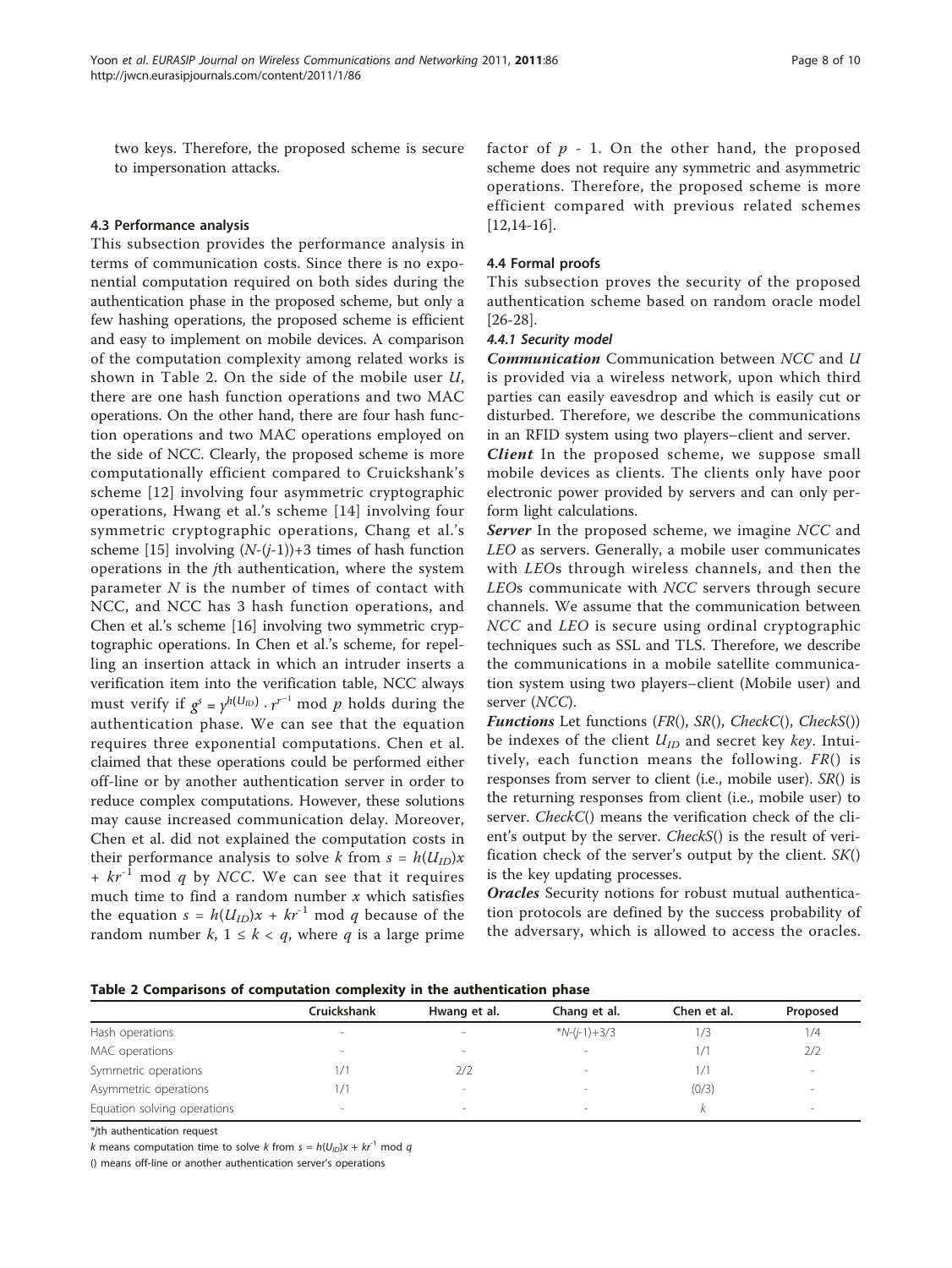We first show oracles that the adversary can access.  $S^O$ and  $C^O$  are oracles as server' output and client' output.  $FR^{O}$ ,  $SR^{O}$ , and  $SK^{O}$  are oracles as functions used in server or client.

#### 4.4.2 Security proofs

The goal of our authentication scheme is to achieve mutual authentication that preserves privacy. We prove that the proposed scheme satisfies the above security notions using a game style proof technique. The security proof based on Ohkubo et al.'s model [\[28\]](#page-9-0) is adopted to proof the mutual authentication and security of the session key in the proposed scheme. The construction of the proofs is as followings. The proofs are constructed following game-based techniques. We make four steps as games as follows.

(1) Game 0: Simulator SIM executes simulations following protocols.

(2) Game 1: Simulator SIM executes simulations setting the outputs of oracles random values, instead of the results of functions.

(3) Game 2: Excluding the case in which adversary accesses to oracles with the information of the secret key directly from the adversary's win.

(4) Game 3: Replying changed from challenge oracle CO to adversary and set the replying random values set regardless of coin-flipping results.

Through these games, we show that the adversary in the protocol (i.e., Game 0) is in the same situations in that it is given no information related to the secret key, and there are no means other than random guessing.

Definition 1 Secure two-party authentication protocol: A two-party authentication (TPA) protocol is secure in our model if the following requirements are satisfied:

Validity: When the protocol is run among two oracles (a client and a server) in the absence of an active adversary, the oracles accept the same key.

Indistinguishability: For all probabilistic, polynomialtime adversaries AD, *AdvAD TPA*(*k*)is negligible.

As a result, the following theorems are shown.

Theorem 1 The proposed authentication scheme TPA is secure, if hash functions  $h(\cdot)$  and  $MAC(\cdot)$  are random oracles.

*Proof* Adversary  $A_{TPA}$  is allowed to access the oracles,  $S^O$ ,  $C^O$ ,  $FR^O$ ,  $SR^O$ ,  $SK^O$ . Let the maximum number of queries be  $q$  times and the size of secret key key be  $n$ bits. In addition, the adversary  $A_{TPA}$  can use the simulator SIM to perform the Games 0, 1, 2, 3. From Games 0, 1, 2, and 3, we can conclude the following *AAD TPA*'s advantages.

$$
Pr[A_{TPA}^{AD} \text{ in Game 0}] = Pr[A_{TPA}^{AD} \text{ in Game 1}]
$$
  
\n
$$
\leq Pr[A_{TPA}^{AD} \text{ in Game 2}] + \frac{q}{2^n}
$$
  
\n
$$
= Pr[A_{TPA}^{AD} \text{ in Game 3}] + \frac{q}{2^n}
$$
  
\n
$$
= \frac{1}{2^n} + \frac{q}{2^n}
$$
  
\n
$$
= \frac{q+1}{2^n}
$$
 (1)

From the Equation (1), we can obtain the following *AAD TPA*'s advantages.

$$
Pr[A_{TPA}^{AD} \text{ in Game 0}] = \frac{1}{2} + \varepsilon_{TPA} \le \frac{1}{2^n} + \frac{q}{2^n} \tag{2}
$$

From the Equation (2), we can say that

$$
\varepsilon_{TPA} \le \frac{q}{2^n} \tag{3}
$$

As a result, it can be shown that the proposed TPA scheme is secure two-party authentication protocol, if  $q$  $\ll$  2*n* and *h*(.), *MAC*(.) are random oracles. Due to space limitations, we omit the detailed proof, as it is almost similar to the Ohkubo et al.'s proof method (see Proofs  $1 \sim 4$  of Appendix) [[28\]](#page-9-0). Readers are referred to [[28\]](#page-9-0) for more complete references.

### 5 Conclusion

Based on Chen et al.'s scheme, this paper proposed a new efficient and secure anonymous authentication scheme for mobile satellite communication systems. Compared with the related schemes, the proposed scheme achieves the following three main advantages: (1) It is just based on a secure one-way hash function for avoiding complex computations for both mobile users and network control center (NCC), (2) it does not require sensitive verification table which may cause NCC to become an attractive target for numerous attacks, and (3) it provides higher security level (secure mutual authentication and key establishment, confidential communication, user's privacy, simple key management, and session key independence). In addition, the proposed scheme not only is secure against well-known cryptographical attacks such as insertion attacks guessing attacks, stolen-verifier attacks, secret key guessing attacks, replay attacks, and impersonation attacks but also provides secure mutual authentication and session key establishment. As a result, we believes that the proposed scheme is very suitable for lightweight-device environments since it provides security, reliability, and efficiency.